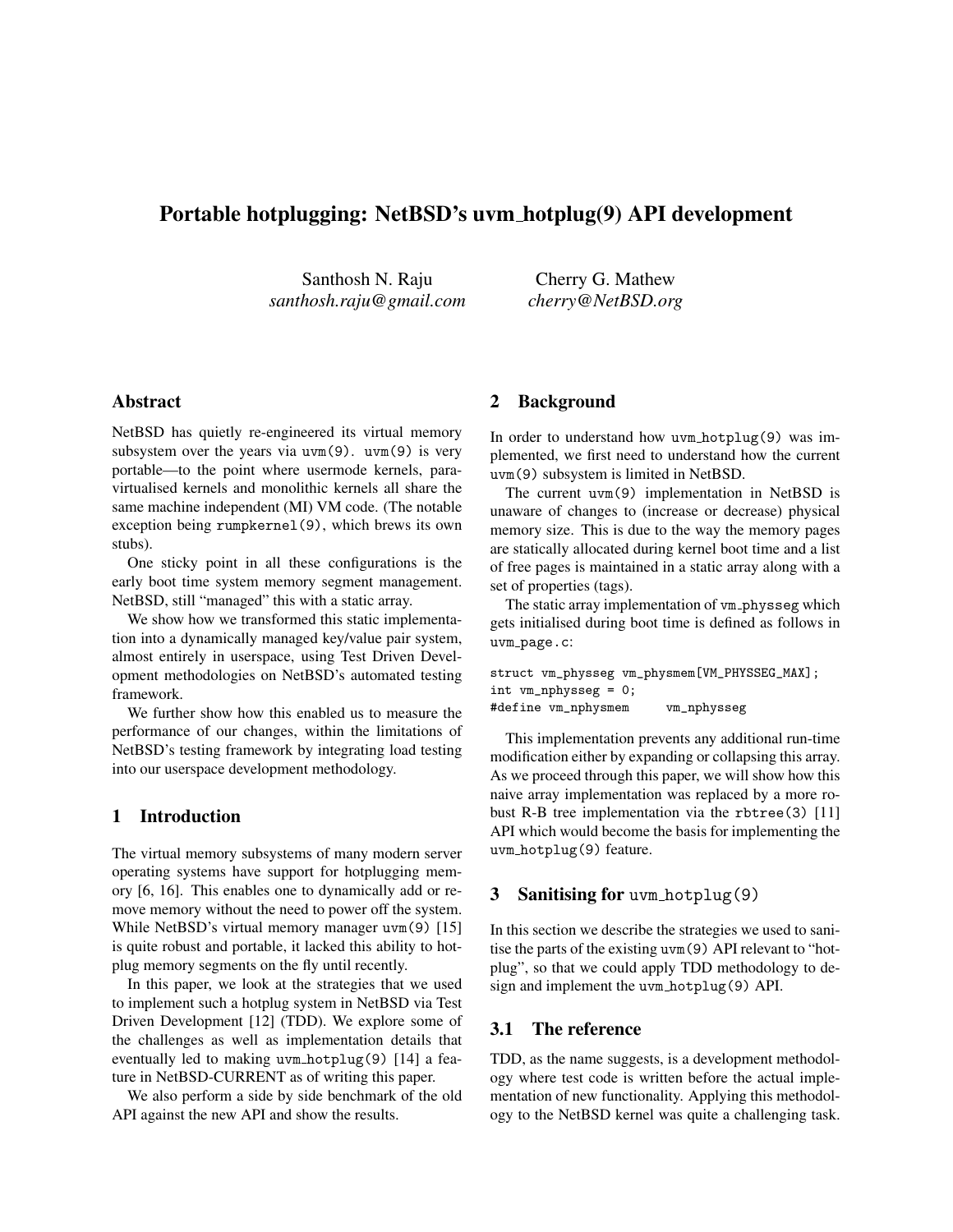Most of the code we aspired to work with within uvm(9) was historically written without unit testing in mind and no tests had been written to validate the existing implementation.

We first developed an idealised expected API meant to represent how the hotplug API should look. We then wrote the tests for this API, which now acts as the set of baseline tests which would act as the starting point of the uvm hotplug(9) development.

Both these tests and the idealised API were buildable via ATF [1] but was not written so that the build.sh [7] would build them.

### 3.2 The separation

Isolating the existing API that deals with segment handling in uvm(9) was essential for the rest of the TDD methodology to work. We spent quite some time going through uvm page.c trying to figure out sections of code that were significant to our work.

After this we separated the relevant functions, structures, variables, etc. into a header and source file. Now segregated into uvm physseg.c and uvm physseg.h it was time to deal with the relevant machine dependent (MD) parts of the code.

### 3.3 Exposing the API

Our initial changes to MD mostly focused on amd64 and i386 since these where the architectures that were readily available to us. During this process we identified various sections of code that were then converted to "utility" functions and exposed via the uvm physseg.h file.

This was necessary for us to achieve testing code in isolation, which is quite important when it comes to unit testing.

To keep a disciplined API, we followed these steps:

- Kept structures that needn't be exposed globally to the users in a .c file. This would force future consumers of the API to not make assumptions about implementation.
- The .h file nicely exposes all the "valid" operations that can be done on the various opaque structures that is used in this API. In terms of object oriented concepts these would be "getters" and "setters" along with the functionality the API can provide.

This refactoring effort resulted in actual buildable and bootable code for both the architectures that we were working with.

#### 3.4 Testing in userspace

Once we had proper, buildable code, the next job was to get the reference tests we had written for our reference API to work with the actual existing API.

In order to get the kernel code to work in userspace we did the following:

• Included the .c file as part of the ATF test.

This made the entire API exposed to userland ATF, and enabled isolated testing of the various functions exposed in the .h file.

• Stub / re-implemented kernel API calls.

This was important, since many of the included in uvm physseg.c for example used functions that were only accessible when running within the kernel, for example kmem alloc() [5] or kmem free() and these could not be accessed from witin userland. One way we implemented this was to have a separate include that would import these functions into the MD header file so that they did not get included in the ATF tests causing build errors. We then re-implemented these functions with User land wrappers of equivalent semantics. For example malloc() or free(). Of course this was only a workaround, but it did provide sufficient isolation for unit / functional testing.

• Stub / re-implemented dependent API calls.

Similar to above, the file we were including may be dependent on other APIs that the system uses for example uvm physseg.c depends on certain calls from uvm page.c A question we always had to remind ourselves about was, whether to stub them or re-implement the whole function ? Our take on this was to stub them with placeholder return values for dependant tests. A minimalstic re-implementation was demanded for sometimes, just enough so that the tests could make progress.

After this we had a set of working tests that could test the correctness of the current static array implementation and this would act as our starting point for implementing the R-B tree based memory segment handling.

### 4 Design and implementation

Here we have a look at the design considerations for a dynamic data structure so that we have hotplugging as a feature in NetBSD current and the implementation details of this.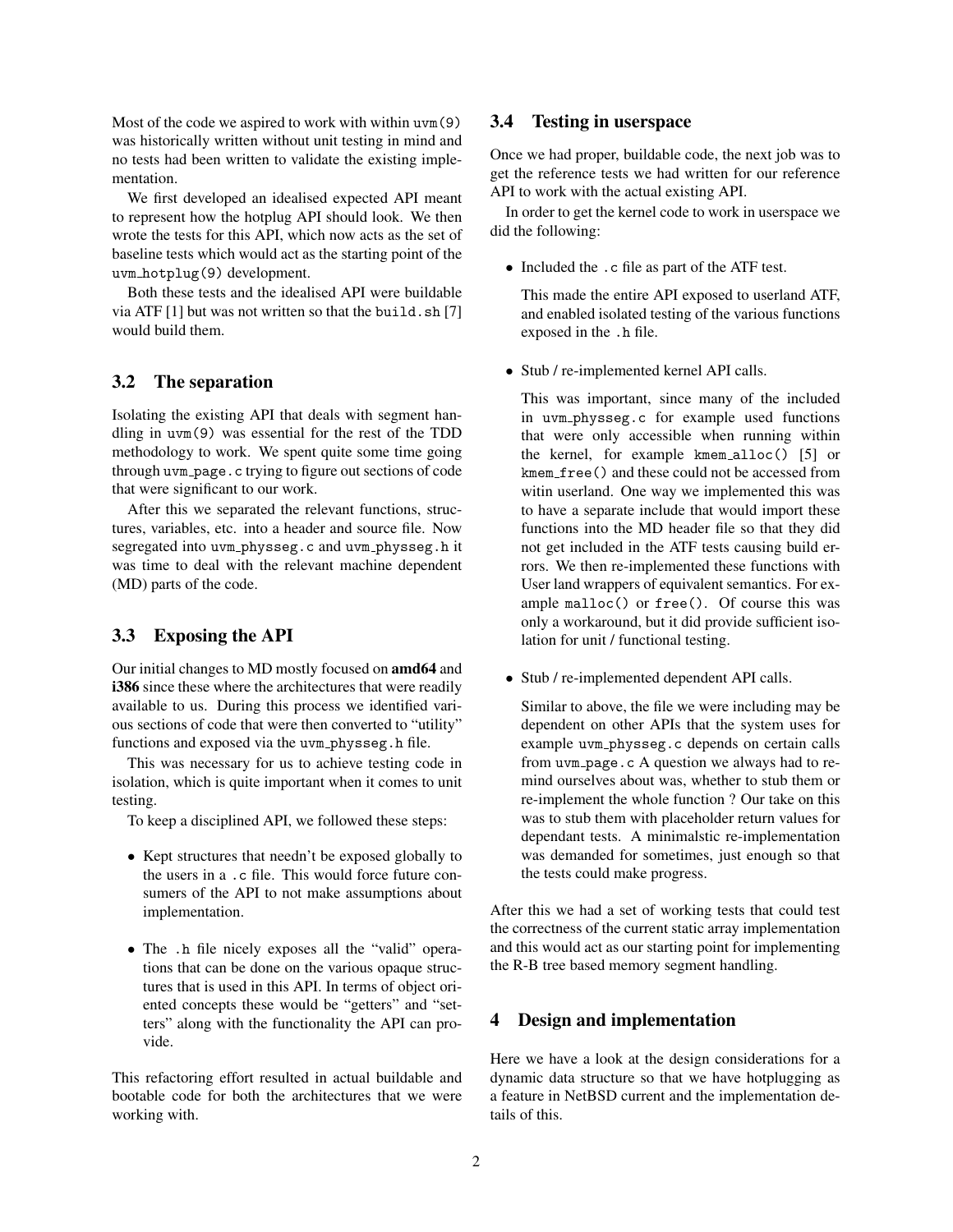# 4.1 From static to dynamic

For a data structure where dynamic insertion and deletion of segments could be made, we chose to use the R-B tree, based on the rbtree(3), which comes as a part of the standard C Library.

Our choice of data structure was influenced by the following:

- We no longer have to worry about maintaining a sorted order, in-order traversal of the R-B tree always results in sorted order retrieval. What makes this easier is the macro provided by the API RB TREE FOREACH() which goes through each of the node in sorted order.
- No more multiple strategies for maintaining the segments. The current one provides 3 separate strategies *RANDOM*, *BSEARCH* and *CONTIG* depending on how you want to keep the segments. With the choice of R-B tree implementation, all of the strategies would boil down to *BSEARCH*.
- Less code clutter, since we are now dependent on the R-B tree API to do the inserts / removals / retrievals, we do not need to worry about writing code to maintaining and managing the data structure itself, hence making a reliable and robust code base which is less prone to errors.
- Neat and clean API, compared to queue (3) [9] and tree(3) [13], the rbtree(3) API is cleaner and neater to read and to implement.

# 4.2 Design challenges

The transition was not easy, we did face some issues while porting. Some changes were made to the existing system to make the porting easier.

- The current handle for accessing a segment is the index of the array vm\_physmem[] which is of type int. For R-B tree the proposed equivalent handle would be struct vm physseg \*, this also means "for() loops" that were created for iterating the array would be needed to re-written carefully so as not to break the system.
- In order to ease the transition, we introduced a new abstraction for the above mentioned handle called uvm\_physseg\_t which will be a typedef over the existing handle and then introduce enough utility functions that can help replace the current assumed properties of the int type which are used in various sections through UVM.
- Since we are modifying a fundamental part of the operating system, this implies every single architecture port of NetBSD [8] (which is 78 at the time of writing this) would have to be touched.
- A question at the back of our minds was if, finally, with the new code, what the performance implications would be.

# 4.3 Implementing the R-B tree

Here we have a quick overview of how the R-B tree based implementation has affected the API.

• Introduction of uvm\_physseg\_t

The new abstraction uvm\_physseg\_t now encapsulates the handle that is used to access the current "segment" or "node", this concept is also backported into the existing static array implementation, so that the consumers of the uvm physseg API do not break.

• Introduction of iterators

With the introduction of a new handle, we cannot assume we can loop through an array using just integers like we did in the current code base.

The static array implementation iterating through the segment looks like this:

```
for (\text{lev} = 0 : \text{lev} < \text{vm} \text{.} \text{nphysmem} : \text{lev++}) {
  seg = VM_PHYSMEM_PTR(1cv);freepages += (seg->end - seg->start);
}
```
With the R-B tree changes, the above loop looks like this:

```
for (bank = uvm\_physics.get\_first();
     uvm_physseg_valid(bank);
     bank = uvm_physseg_get_next(bank)) {
     freepages += uvm_physseg_get_end(bank) -
                  uvm_physseg_get_start(bank);
}
```
They are more agnostic and do not assume an underlying data structure for the "segment". This means that all of these changes need to propagate through the MI and MD Part of the code

• Introduction of uvm\_physseg\_valid()

This is a function call that can be used to check the validity of a given segment. And returns a boolean depending on the validity of the passed segment.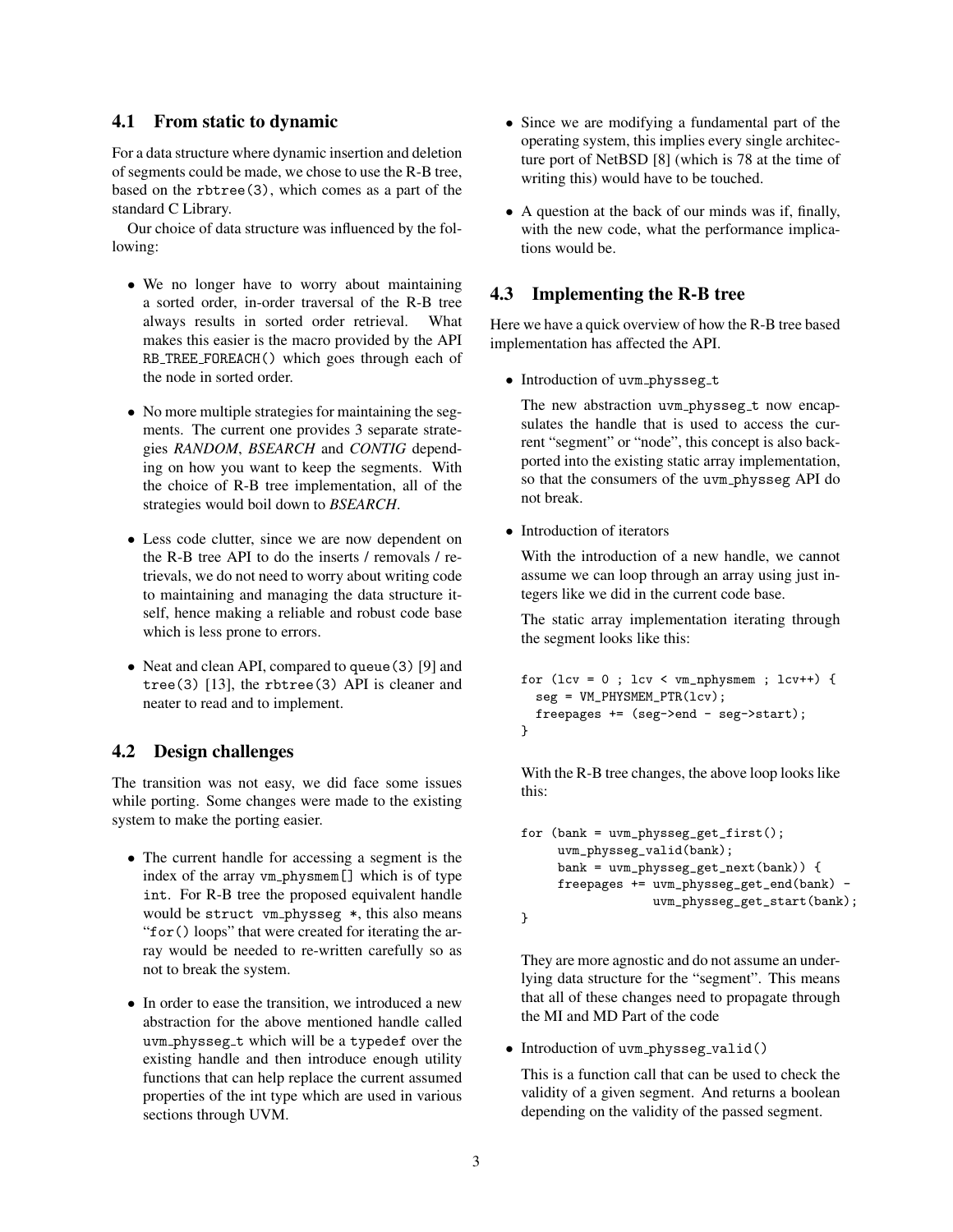### 5 Testing uvm physseg via ATF

We had the baseline set of ATF tests written for the original static array implementation, since the rbtree(3) implementation should behave exactly the same as the static array, we just had to make sure that the tests which were passing for static should also be passing for rbtree(3). This provided a rather easy way to test the correctness of our API even before we started to build the code base to do an actual test. Overall this did reduce considerably the amount of time we needed to spend to make sure the old and the new implementation were working as expected without the need to worry about the details.

Despite this there were some interesting edge cases that came along

#### 5.1 Prototype of uvm\_page\_physload()

One such interesting case was the behaviour of uvm page physload(), this function was originally designed to plug in segments of memory range during boot time. Hence if any errors happened it would generally print a message and make the kernel panic. Since this was the way it was expected to work, it was fine for it to return nothing (void) after its execution. The original prototype looked like this

void

```
uvm_page_physload(paddr_t, paddr_t, paddr_t,
                  paddr_t, int);
```
However this was a bit of a hurdle when it came to writing unit tests. One of the biggest annoyances was getting a handle to the segment that was plugged in. Since uvm page physload() would not return anything, the only way to get a reference to the first inserted segment would be to do a uvm\_physseg\_get\_first(). Most of the initial unit tests written assume that we fetch the desired handle using uvm physseg get first() function, but this was only a work around, since this is not a reliable approach in this methodology.

```
uvm_physseg_t
uvm_page_physload(paddr_t, paddr_t, paddr_t,
                  paddr_t, int);
```
The change helped in removing unwanted assumptions in our ATF tests, making for cleaner and compact test cases.

#### 5.2 Immutable handles

The introduction of a handle uvm\_physseg\_t which is used to access the data structure that keeps physical segment information, we came across a failing ATF test case in the static array implementation which was working as expected in the R-B tree implementation. For the static array implementation we were using the VM PSTRAT BSEARCH strategy.

The specific test case in question is uvm physseg get prev which had the segments being inserted into the system out-of-order, this meant that the page frames of the segments that were inserted in chunks were not in a sorted order. So the first chunk may be in the *256* to *512* range and the second chunk was in the *0* to *256* range. The same chunks if inserted in sorted order resulted in a passing test.

After some amount of debugging we found out why this rather seemingly trivial change in the order of insertion was causing the tests to fail, this was a consequence of changing the way the segment was being referenced in the underlying data structure from static array implementation to R-B Tree implementation.

The **handle** in the static array is the **index** of the array in which the segments are stored. So when segments are inserted out of order, like in the example above the content of the index is likely to change causing this issue. In case of the R-B tree, the handle is a pointer to the segment itself, which does not change when a new segment is inserted or deleted.

In order to separately identify this property of mutability we added a new test case in ATF uvm physseg handle immutable which should always fail for static array implementation.

This is important to notify the users of the old API and new API about the potential pitfall of assuming the integrity of the handle when writing new code.

#### 6 Booting the kernel

Once we had finished the first successful build of NetBSD with uvm hotplug(9) enabled, it was time to boot it and see if the changes actually work.

### 6.1 The init dance

Despite a successful compile of the hotplug enabled kernel, the first boot led to a panic. We quickly identified that  $k$ mem $(9)$  is not available until uvm page init() has done with all the initialization.

We went for maintaining a minimal "static array" whose size is VM\_PHYSSEG\_MAX and once the init process is over, switch over to the kmem(9) allocator.

In order to achieve this couple of wrapper functions that exist only within the realm of uvm physseg.c called uvm physseg alloc() and uvm physseg free() were introduced.

We managed to write up the test cases for these first, hence allowing for a smooth implementation of the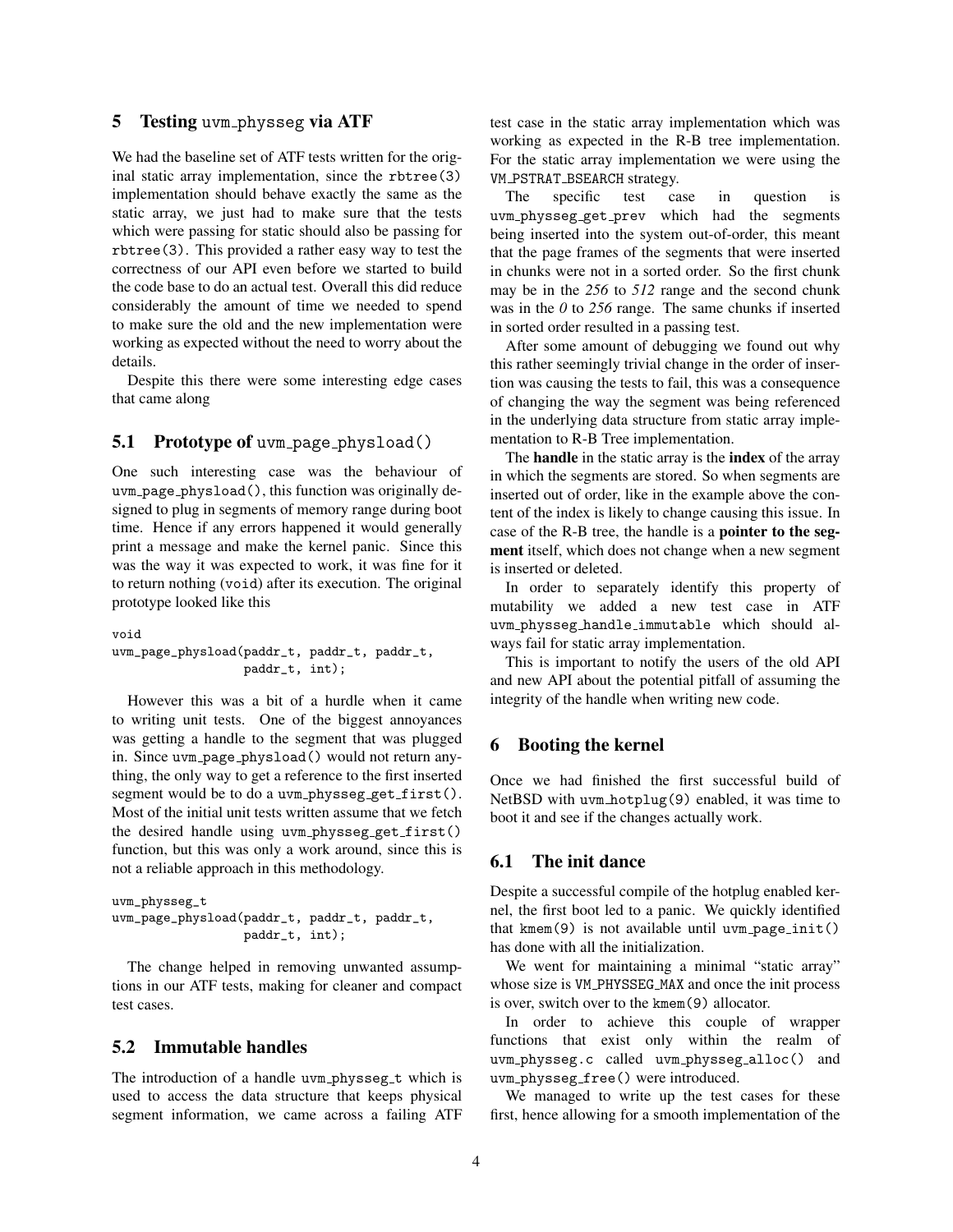switching between static array and kmem(9) based allocator to store the R-B Tree nodes.

### 6.2 Fragmentation of segments

One of the more interesting challenges we came across when developing the API was the handling of the "pages" array within the segment structure. The pages array, pgs[] holds the pages for a given segment. Unplugging a segment is bound to fragment this pages array which is currently allocated by kmem(9) allocator.

In order to overcome this issue we came up with an idea to use the extent(9) memory manager to manage the pages array.

The implementation of extent(9) [3] into uvm hotplug(9) was also done with extensive ATF tests that helped us out in minimising the downtime from debugging the code when we finally managed to boot the kernel with these features enabled.

# 7 Performance evaluation

Once we had a stable kernel up and running, we needed to benchmark how the API performed. Since we had no real world implementation of uvm hotplug(9) yet, we decided to leverage the ATF framework to get this job done for us.

# 7.1 Designing the test framework

The most frequent operation that is impacted by our change is the look up call uvm\_physseg\_find() which now searches through a R-B tree instead of a static array. In order to simulate this we copied over the PHYS\_TO\_VM\_PAGE() macro and the related code from uvm page.c and then we wrote some ATF tests that would load some memory segments, followed by multiple calls to PHYS TO VM PAGE() that would search for random addresses within the plugged in segments.

```
for(int i = 0; i < 100; i++) {
       pa = (paddr_t) random() %(paddr_t) ctob(VALID_END_PFN_1);
        PHYS_TO_VM_PAGE(pa);
}
```
The above snippet does tests for 100 calls like mentioned in the comment for it. This methodology is not a perfect load test since there is a call to random() which will cumulatively add up to the runtime of the function we are trying to load test.

After some tweaking around we managed to write up the tests varying from 100 calls to 100 Million calls and then evaluate the time for them. For these tests we added a ATF CHECK EQ(true, true) at the bottom of the test indicating the test will never fail.<sup>1</sup>

A second type of performance test we came up with is a search done on highly fragmented memory segments that have been unplugged from a fixed chunk. This requires the boot process to be faked since we need to invoke the uvm physseg unplug() to fragment the memory. After this 10 Million calls are made to the PHYS\_TO\_VM\_PAGE() macro and the memory segment sizes were varied from 1 MB to 256 MB on a Virtual-Box instance of NetBSD that had a total of 512 MB to spare. This test is specific to R-B Tree implementation and cannot be run for static array implementation, since VM PHYSSEG MAX will limit the amount of fragments that can happen to the array, and since this is a very small value like 32, it would not make much sense to test it out.

An example run of these tests with the standard atf-run piped through atf-report will have a similar output.

```
t_uvm_physseg_load (1/1): 11 test cases
    uvm_physseg_100: [0.003286s] Passed.
    uvm_physseg_100K: [0.010982s] Passed.
    uvm_physseg_100M: [8.842482s] Passed.
    uvm_physseg_10K: [0.004398s] Passed.
    uvm_physseg_10M: [0.954270s] Passed.
    uvm_physseg_128MB: [2.176629s] Passed.
    uvm_physseg_1K: [0.002702s] Passed.
    uvm_physseg_1M: [0.094821s] Passed.
    uvm_physseg_1MB: [0.984185s] Passed.
    uvm_physseg_256MB: [2.485398s] Passed.
    uvm_physseg_64MB: [0.914363s] Passed.
[16.478686s]
```
Summary for 1 test programs: 11 passed test cases. 0 failed test cases. 0 expected failed test cases. 0 skipped test cases.

#### 8 Benchmark Results

We ran the tests in an *i386* instance of VirtualBox running NetBSD.

The values used in the results section are an average of the 100 runs, we also show the Minimum and Maximum values. In addition to this we also, ran a dummy run on the random() function call without the PHYS\_TO\_VM\_PAGE() translation happening. This was done to find out how much additional time was taken up by the random() [10]. This number did become significant for very large values of the looping test as we will see in the results section.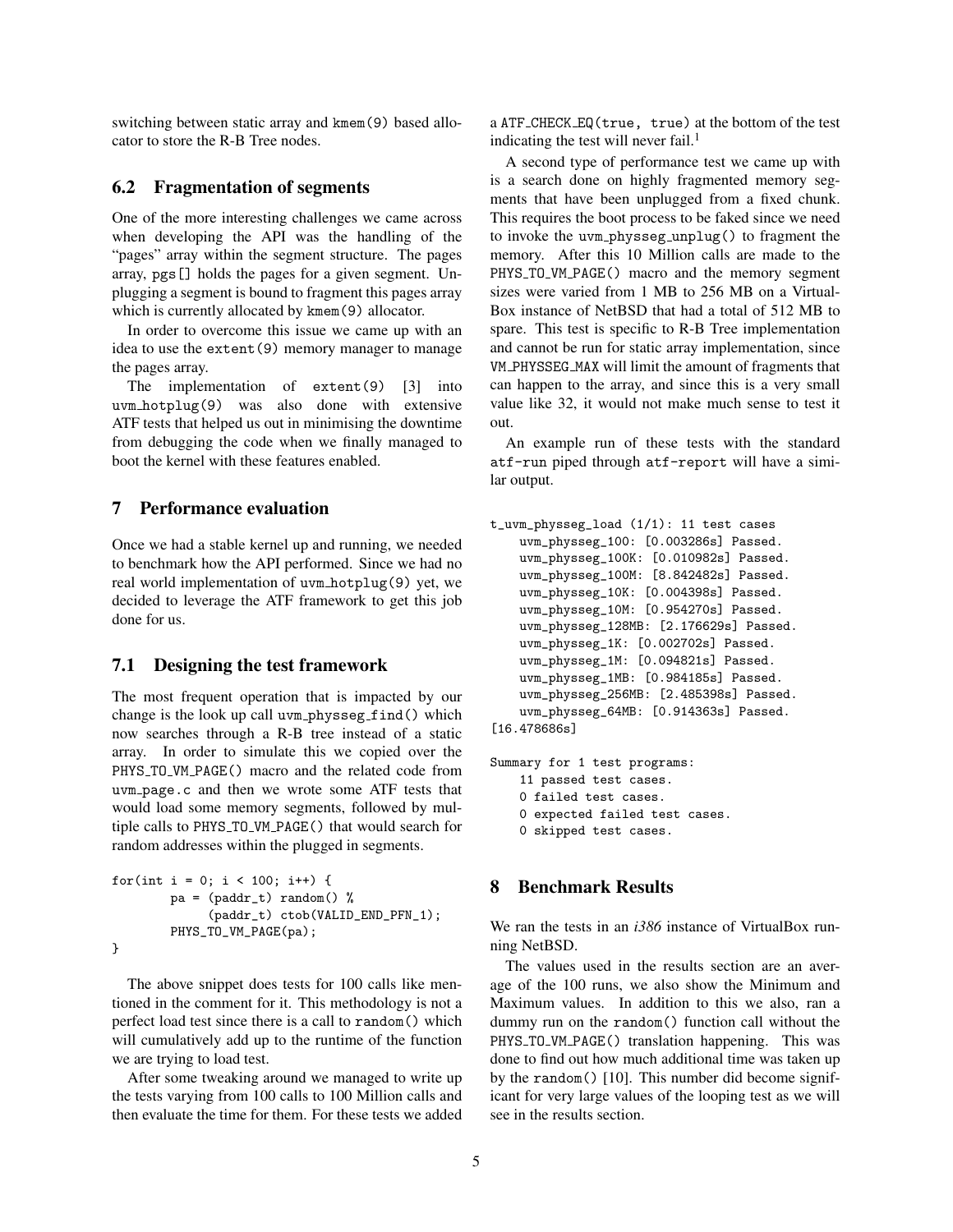# 8.1 Calls to PHYS\_TO\_VM\_PAGE()

Overview of results for different loop counters to the PHYS\_TO\_VM\_PAGE() call. <sup>2 3</sup>

This test was done for both the static array implementation as well as the R-B Tree implementation.

| <b>Test Name</b>  | Average  | <b>Minimum</b> | <b>Maximum</b> |
|-------------------|----------|----------------|----------------|
| uvm_physseg_100   | 0.004599 | 0.003286       | 0.010213       |
| $uvm\_physseg_1K$ | 0.002740 | 0.001991       | 0.005747       |
| uvm_physseg_10K   | 0.003491 | 0.002836       | 0.007941       |
| uvm_physseg_100K  | 0.011424 | 0.009388       | 0.017161       |
| uvm_physseg_1M    | 0.093359 | 0.079128       | 0.138379       |
| uvm_physseg_10M   | 0.892827 | 0.813503       | 1.172205       |
| uvm_physseg_100M  | 8.932540 | 8.434525       | 11.616543      |

Table 1: Comparison of average, minimum and maximum for R-B tree implementation.

| <b>Test Name</b>   | Average  | <b>Minimum</b> | <b>Maximum</b> |
|--------------------|----------|----------------|----------------|
| $uvm\_physseg_100$ | 0.004714 | 0.003511       | 0.013895       |
| uvm_physseg_1K     | 0.002754 | 0.002088       | 0.005318       |
| $uvm\_physics_10K$ | 0.003585 | 0.002666       | 0.005271       |
| uvm_physseg_100K   | 0.011007 | 0.009199       | 0.016627       |
| uvm_physseg_1M     | 0.086208 | 0.076989       | 0.116637       |
| uvm_physseg_10M    | 0.843048 | 0.782676       | 0.980598       |
| uvm_physseg_100M   | 8.434760 | 8.128623       | 9.132065       |

Table 2: Comparison of average, minimum and maximum static array implementation.

For a more in-depth analysis, we plotted graph which gives a more magnified view of how the R-B tree implementation compares against the static array implementation over 100M calls to PHYS\_TO\_VM\_PAGE().



Figure 1: Static array vs R-B tree for 100M calls to PHYS\_TO\_VM\_PAGE()

Clearly there is a 5.59% degradation in performance with the R-B tree implementation.

The tabular representation of the various statistics for the 100M Calls to PHYS TO VM PAGE(). We calculated the Average, Standard Deviation (Population) and Margin of Error with a 95% confidence interval.

In a total of 100 runs, the random() function contributed to roughly 2.03 seconds for the average runtime, for a 100 Million calls to PHYS\_TO\_VM\_PAGE().

|                           | <b>Static Array</b> | <b>R-B</b> Tree |
|---------------------------|---------------------|-----------------|
| Average                   | 8.43476             | 8.93254         |
| <b>Standard Deviation</b> | 0.19331             | 0.41553         |
| <b>Margin of Error</b>    | $+0.03789$          | $\pm 0.08144$   |

Table 3: Comparison of the average, standard deviation and margin of error for the 100M calls to PHYS\_TO\_VM\_PAGE()

# 8.2 Calls to PHYS\_TO\_VM\_PAGE() after fragmentation

Number after test name indicates the amount of memory on which fragmentation was done by uvm physseg unplug(), memory was unplugged every 8 Frames starting from PFN 8.

After unplug was completed PHYS TO VM PAGE() was called 10M (million) times for every test.

| <b>Test Name</b>        | Average  | <b>Minimum</b> | <b>Maximum</b> |
|-------------------------|----------|----------------|----------------|
| $uvm\_physseg\_1MB$     | 1.015810 | 0.941942       | 1.361913       |
| uvm_physseg_64MB        | 0.958675 | 0.877151       | 1.279663       |
| $uvm\_{physseg}\_128MB$ | 2.155270 | 2.024838       | 2.866540       |
| uvm_physseg_256MB       | 2.550920 | 2.360252       | 3.736369       |

Table 4: Comparison of average, minimum and maximum execution times of various load tests with uvm hotplug(9) enabled on fragmented memory segments.

#### 9 Conclusions and future work

In this paper, we have presented a new API to allow hotplugging of RAM managed by NetBSD's uvm subsystem. Despite the fairly technical and intrusive details of the implementation itself, the key findings we would like to present are about method and motivation - Systems Programming can be made much less stressful by using existing Software Engineering techniques.

We also note the availability of general purpose APIs such as  $rbtree(3)$  and  $extent(9)$  in the NetBSD kernel, which makes implementation much less headache. For example, the presence of these APIs made the unplug implementation unremarkable.